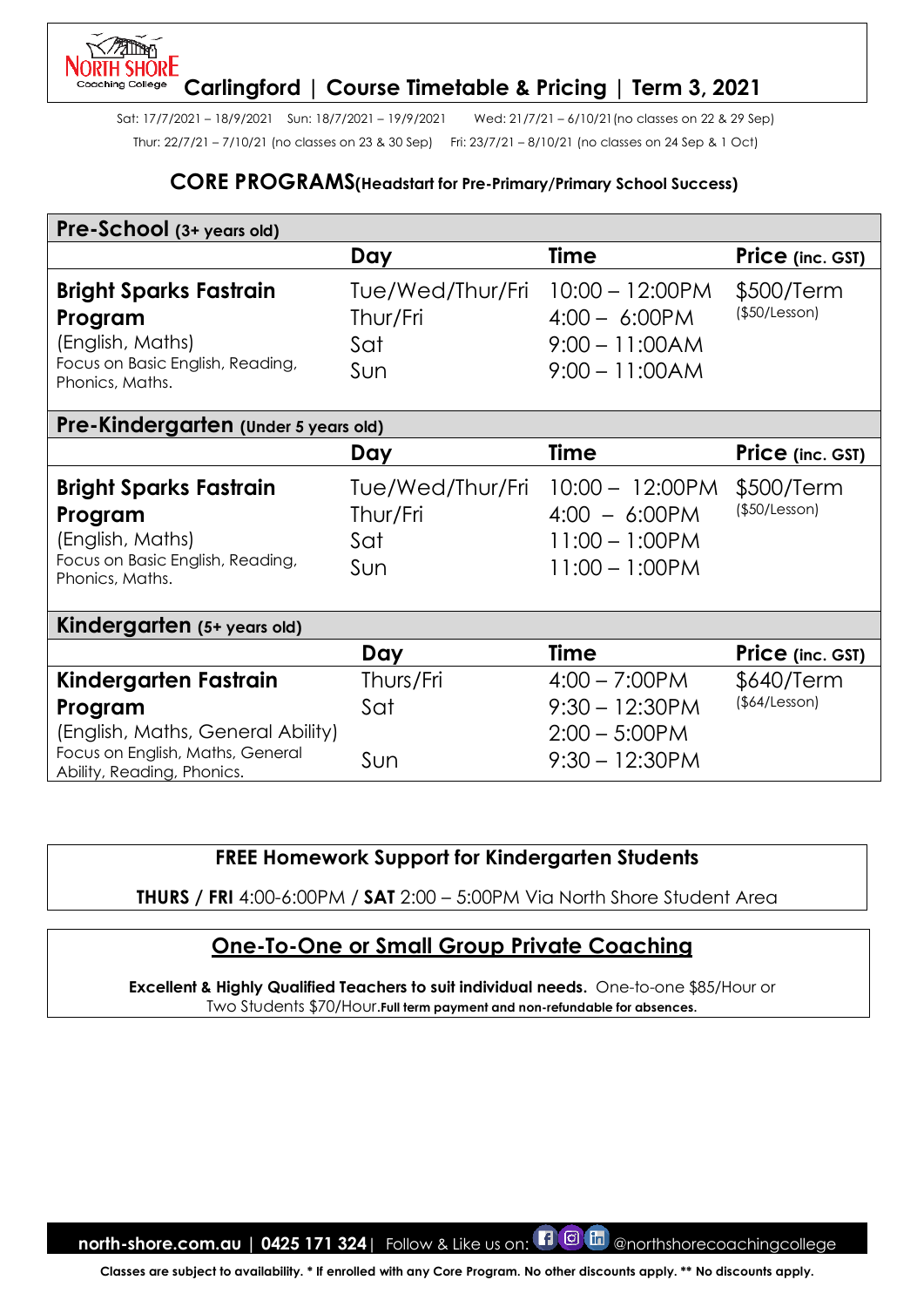# **Carlingford | Course Timetable & Pricing | Term 3, 2021**

Sat: 17/7/2021 – 18/9/2021 Sun: 18/7/2021 – 19/9/2021 Wed: 21/7/21 – 6/10/21(no classes on 22 & 29 Sep) Thur: 22/7/21 – 7/10/21 (no classes on 23 & 30 Sep) Fri: 23/7/21 – 8/10/21 (no classes on 24 Sep & 1 Oct)

## **CORE PROGRAM (Headstart for Primary School Success)**

| Year 1                                                           |     |                                   |                  |
|------------------------------------------------------------------|-----|-----------------------------------|------------------|
|                                                                  | Day | <b>Time</b>                       | Price (inc. GST) |
| Year 1 Fastrain Program                                          |     | Thurs/Fri $4:00 - 7:00 \text{PM}$ | \$640/Term       |
| (English, Maths, General Ability)                                | Sat | $9:30 - 12:30$ PM                 | (§64/Lesson)     |
| Reading Comprehension, Grammar,<br>Vocabulary including Writing. |     | $2:00 - 5:00$ PM                  |                  |
|                                                                  | Sun | $9:30 - 12:30$ PM                 |                  |
|                                                                  |     | $2:00 - 5:00$ PM                  |                  |

## **BOOSTER PROGRAMS(For Skills Extension & Personal Development)**

| <b>Booster Programs</b>                                        | Dav | <b>Time</b>       | <b>Price</b> (inc. GST)                        |
|----------------------------------------------------------------|-----|-------------------|------------------------------------------------|
| <b>Year 1 Creative Writers</b>                                 | Sat | $12:30 - 1:30$ PM | \$270/Term**                                   |
| Workshop<br>Develop & Extend Basic Creative Writing<br>Skills. | Sun | $1:00 - 2:00$ PM  | (\$27/Lesson)<br>$$240/Term*$<br>(\$24/Lesson) |

## **CORE PROGRAM (Headstart for NAPLAN Tests &Competition Success)**

| Year 2                                                           |     |                                   |                     |
|------------------------------------------------------------------|-----|-----------------------------------|---------------------|
|                                                                  | Day | <b>Time</b>                       | Price(inc. GST)     |
| <b>Year 2 Fastrain Program</b>                                   |     | Thurs/Fri $4:00 - 7:00 \text{PM}$ | \$660/Term          |
| (English, Maths, General Ability)                                | Sat | $9:30 - 12:30$ PM                 | $($ \$66/Lesson $)$ |
| Reading Comprehension, Grammar,<br>Vocabulary including Writing. |     | $2:00 - 5:00$ PM                  |                     |
|                                                                  | Sun | $9:30 - 12:30$ PM                 |                     |
|                                                                  |     | $2:00 - 5:00$ PM                  |                     |

#### **BOOSTER PROGRAMS (For Skills Extension & Personal Development)**

| <b>Booster Programs</b>                                        | Day | <b>Time</b>      | <b>Price(inc. GST)</b>                         |
|----------------------------------------------------------------|-----|------------------|------------------------------------------------|
| <b>Year 2 Creative Writers</b>                                 | Sat | $1:00 - 2:00$ PM | $$270/Term**$                                  |
| Workshop<br>Develop & Extend Basic Creative Writing<br>Skills. | Sun | $1:00 - 2:00$ PM | (\$27/Lesson)<br>$$240/Term*$<br>(\$24/Lesson) |

## **FREE Homework Support for Year 1 & 2 Students**

**THURS / FRI** 4:00-6:00PM / **SAT** 2:00 – 5:00PM Via North Shore Student Area

## **One-To-One or Small Group Private Coaching**

**Excellent & Highly Qualified Teachers to suit individual needs.** One-to-one \$85/Hour or Two Students \$70/Hour.**Full term payment and non-refundable for absences.**

**north-shore.com.au | 0425 171 324**| Follow & Like us on: **[1 @ had** @northshorecoachingcollege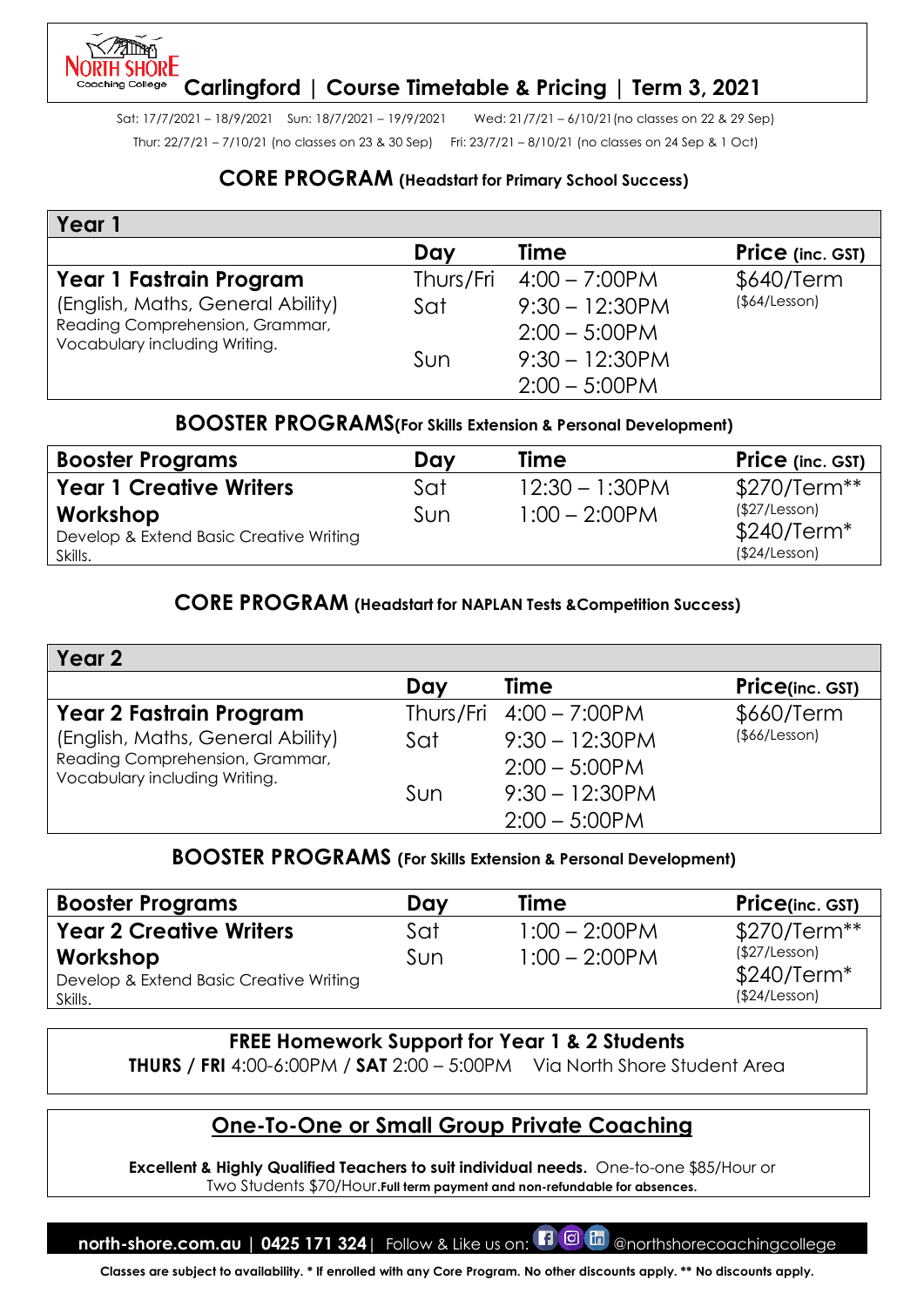#### **NORTH SHORE Carlingford | Course Timetable & Pricing | Term 3, 2021** Coachina College

Sat: 17/7/2021 – 18/9/2021 Sun: 18/7/2021 – 19/9/2021 Wed: 21/7/21 – 6/10/21(no classes on 22 & 29 Sep) Thur: 22/7/21 – 7/10/21 (no classes on 23 & 30 Sep) Fri: 23/7/21 – 8/10/21 (no classes on 24 Sep & 1 Oct)

## **CORE PROGRAM (Headstart for OC / NAPLAN Tests &Competition Success)**

| Year <sub>3</sub>                                       |           |                   |                |
|---------------------------------------------------------|-----------|-------------------|----------------|
|                                                         | Day       | Time              | Price(inc.GST) |
| <b>Year 3 Fastrain Extended Program</b>                 | Thurs/Fri | $4:00 - 7:30$ PM  | \$750/Term     |
| Writing Skills, Reading Skills, Mathematical            | Sat       | $9:00 - 12:30PM$  | (\$75/Lesson)  |
| Reasoning Skills, and Thinking Skills (General Ability) |           | $2:00 - 5:30$ PM  |                |
| Comprehension, Grammar, Vocabulary, Exam                | Sun       | $9:00 - 12:30PM$  |                |
| Techniques & Lateral Thinking.                          |           | $2:00 - 5:30$ PM  |                |
| <b>Writing Homework Tutorial</b>                        | Thurs/Fri | $7:30 - 8:00$ PM  | $$40/Term **$  |
| Optional Writing Support.                               | Sat       | $12:30 - 1:00$ PM |                |
|                                                         |           | $5:30 - 6:00$ PM  |                |
|                                                         | Sun       | $12:30 - 1:00$ PM |                |
|                                                         |           | $5:30 - 6:00$ PM  |                |

## **BOOSTER PROGRAMS (For Skills Extension & Personal Development)**

| Year <sub>3</sub>                                                                                                                                                                                            |                   |                                                          |                                                                                                                     |
|--------------------------------------------------------------------------------------------------------------------------------------------------------------------------------------------------------------|-------------------|----------------------------------------------------------|---------------------------------------------------------------------------------------------------------------------|
| <b>Booster Programs</b>                                                                                                                                                                                      | Day               | Time                                                     | Price (inc. GST)                                                                                                    |
| <b>Future Writers - Advanced Writing Skills</b><br>(Middle Primary)<br>Under the guidance of teachers who will<br>motivate students and develop their skills to<br>become successful future writers.         | Wed<br>Sat<br>Sun | $4:45 - 6:00$ PM<br>$2:00 - 3:30$ PM<br>$2:00 - 3:30$ PM | \$420/Term<br>(\$42/Lesson)<br>\$370/Term <sup>*</sup><br>(\$37/Lesson)                                             |
| <b>Reading Club - (Middle Primary)</b><br>Improve comprehension and fluency skills.<br>Develop a love of literature.                                                                                         | Sat<br>Sun        | $12:45 - 1:45$ PM<br>$1:00 - 2:00$ PM                    | \$290/Term**<br>(\$29/Lesson)<br>\$250/Term*<br>(\$25/Lesson)                                                       |
| <b>English, Maths and General Ability</b>                                                                                                                                                                    |                   | Thurs $4:15 - 7:15$ PM                                   | \$500/Term (\$50/Lesson)<br>For 3 subjects (3 Hrs)                                                                  |
| Launchpad<br>Success in English requires the mastery of a range<br>of grammar, reading, comprehension and<br>language skills. This course provides essential<br>exposure to fundamental skills and concepts. |                   |                                                          | \$400/Term (\$40/Lesson)<br>Any two subjects of<br>either English and/or<br>Maths and/or<br>General Ability (2 Hrs) |
| Master essential Maths concepts with extra<br>practice. Develop your command of an extensive<br>range of General Ability concepts and skills.                                                                |                   |                                                          | \$300/Term (\$30/Lesson)<br>Either English or Maths or<br>General Ability (1Hr)                                     |

## **FREE Homework Support for Year 3 Students**

**THURS / FRI** 4:00-6:00PM / **SAT** 2:00 – 5:00PM Via North Shore Student Area

# **One-To-One or Small Group Private Coaching**

**Excellent & Highly Qualified Teachers to suit individual needs.** One-to-one \$85/Hour or Two Students \$70/Hour.**Full term payment and non-refundable for absences.**

**north-shore.com.au | 0425 171 324**| Follow & Like us on:  $\Box$  @ In @northshorecoachingcollege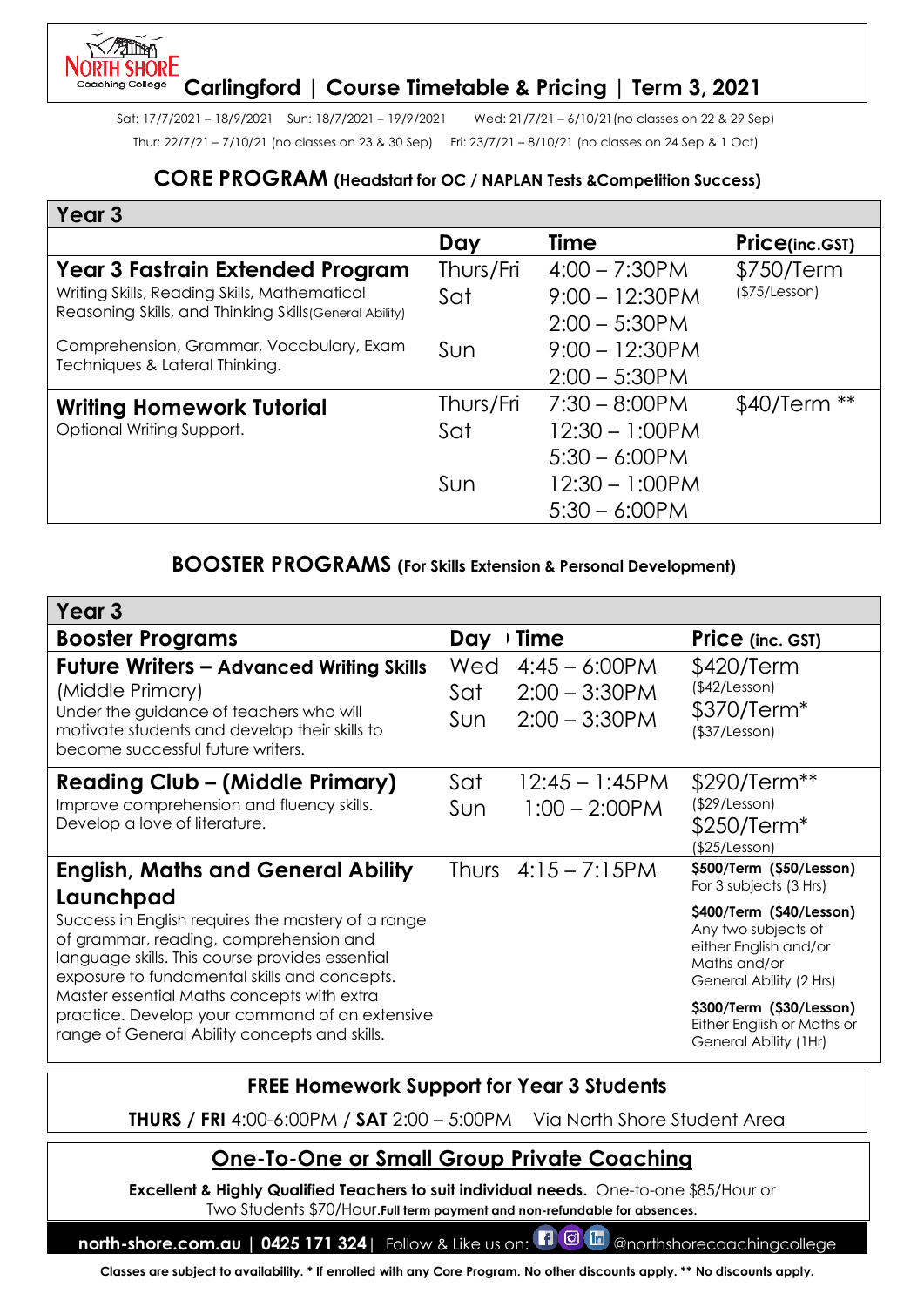#### **JORTH SHORE Carlingford | Course Timetable & Pricing | Term 3, 2021**

Thur: 22/7/21 – 7/10/21 (no classes on 23 & 30 Sep) Fri: 23/7/21 – 8/10/21 (no classes on 24 Sep & 1 Oct)

Coachina College

Sat: 17/7/2021 – 18/9/2021 Sun: 18/7/2021 – 19/9/2021 Wed: 21/7/21 – 6/10/21(no classes on 22 & 29 Sep)

#### **CORE PROGRAMS(For OC, Scholarship &Competition Success)**

| Year 4                                                                                                                                      |                  |                                                           |                             |
|---------------------------------------------------------------------------------------------------------------------------------------------|------------------|-----------------------------------------------------------|-----------------------------|
|                                                                                                                                             | Day              | <b>Time</b>                                               | Price(inc. GST)             |
| Year 4 Fastrain Extended Program<br>Writing Skills, Reading Skills, Mathematical<br>Reasoning Skills, and Thinking Skills (General Ability) | Thurs/Fri<br>Sat | $4:00 - 7:30$ PM<br>$9:00 - 12:30$ PM<br>$2:00 - 5:30$ PM | \$750/Term<br>(\$75/Lesson) |
| Comprehension, Grammar, Vocabulary, Exam<br>Techniques & Lateral Thinking.                                                                  | Sun              | $9:00 - 12:30$ PM<br>$2:00 - 5:30$ PM                     |                             |
| Writing Homework Tutorial<br>Optional Writing Support.                                                                                      | Thurs/Fri<br>Sat | $7:30 - 8:00$ PM<br>$12:30 - 1:00$ PM<br>$5:30 - 6:00PM$  | $$40/Term **$               |
|                                                                                                                                             | Sun              | $12:30 - 1:00$ PM<br>$5:30 - 6:00$ PM                     |                             |
| <b>Year 4 Young Achiever Program</b><br>(Selection by Entrance Exam)                                                                        | Sat              | $9:00 - 12:30PM$<br>$2:00 - 5:30$ PM                      | \$750/Term<br>(\$75/Lesson) |
| Writing Skills, Reading Skills, Mathematical<br>Reasoning Skills, and Thinking Skills (General Ability)                                     | Sun              | $9:00 - 12:30$ PM                                         |                             |
| Comprehension, Grammar, Vocabulary, Exam<br>Techniques & Lateral Thinking.                                                                  |                  |                                                           |                             |
| <b>Writing Homework Tutorial</b><br>Optional Writing Support.                                                                               | Sat              | $12:30 - 1:00$ PM<br>$5:30 - 6:00PM$                      | \$40/Term                   |
|                                                                                                                                             | Sun              | $12:30 - 1:00$ PM                                         |                             |

## **BOOSTER PROGRAMS (For Skills Extension & Personal Development)**

| Year 4                                  |                  |                                                              |
|-----------------------------------------|------------------|--------------------------------------------------------------|
| Year 4 OC Final Revision Exam (3 Hours) | \$85**<br>\$65** | <b>Non North Shore Student</b><br><b>North Shore Student</b> |
|                                         |                  | Sat $(17th$ July) $9:30 - 12:30 / 2:00 - 5:00$               |
|                                         |                  | Sun (18 <sup>th</sup> July) $9:30 - 12:30 / 2:00 - 5:00$     |

**north-shore.com.au | 0425 171 324** | Follow & Like us on: **[1 0 In** @northshorecoachingcollege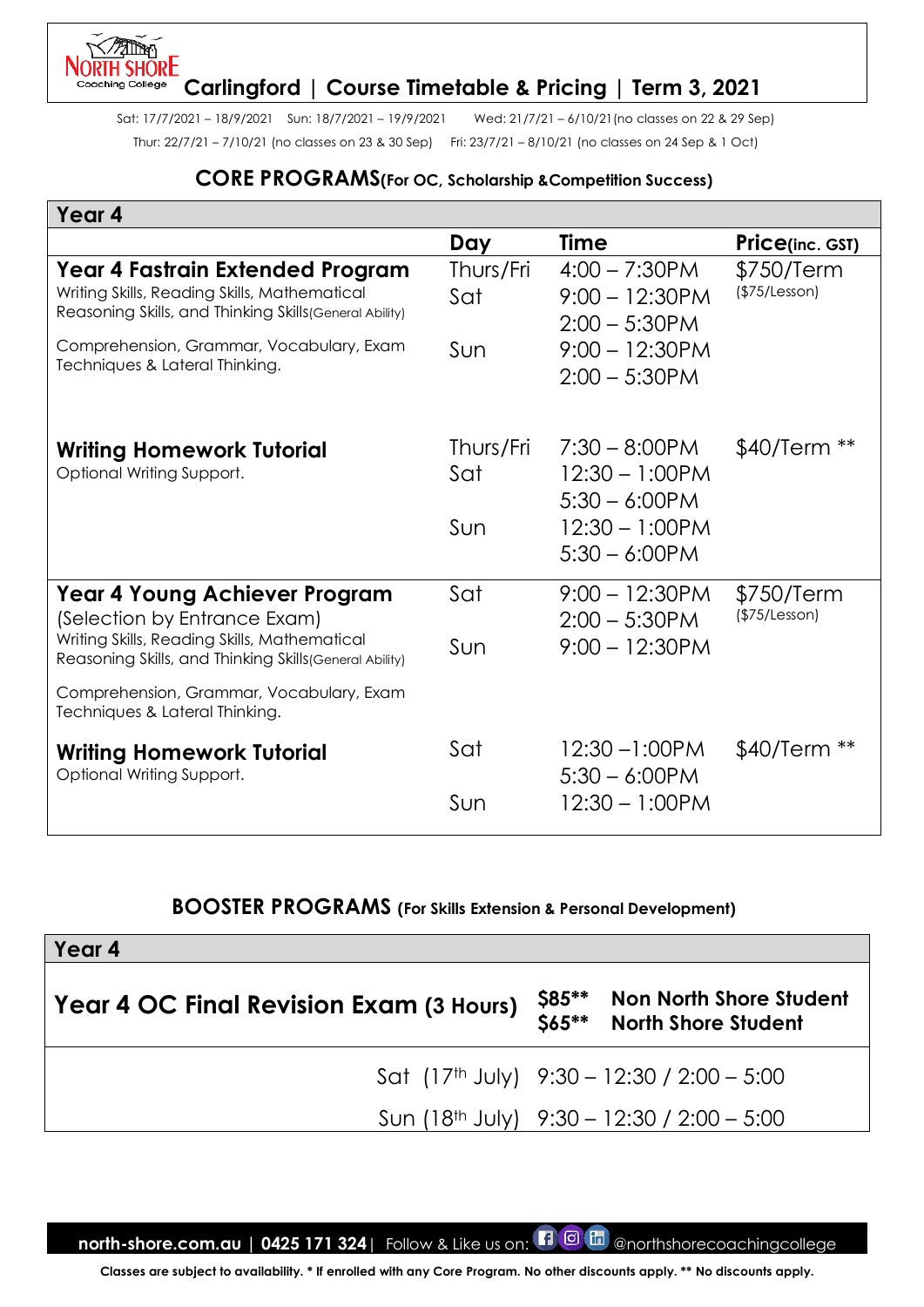#### **NORTH SHORE Carlingford | Course Timetable & Pricing | Term 3, 2021** Coachina College

Sat: 17/7/2021 – 18/9/2021 Sun: 18/7/2021 – 19/9/2021 Wed: 21/7/21 – 6/10/21(no classes on 22 & 29 Sep) Thur: 22/7/21 – 7/10/21 (no classes on 23 & 30 Sep) Fri: 23/7/21 – 8/10/21 (no classes on 24 Sep & 1 Oct)

#### **BOOSTER PROGRAMS (For Skills Extension & Personal Development)**

| Year 4                                                                                                                                                                                                       |              |                                       |                                                                                                                     |
|--------------------------------------------------------------------------------------------------------------------------------------------------------------------------------------------------------------|--------------|---------------------------------------|---------------------------------------------------------------------------------------------------------------------|
| <b>BOOSTER PROGRAMS</b>                                                                                                                                                                                      | Day          | <b>Time</b>                           | Price (inc. GST)                                                                                                    |
| <b>Future Writers - Advanced Writing Skills</b><br>(Middle Primary)                                                                                                                                          | Wed<br>Sat   | $4:45 - 6:00$ PM<br>$2:00 - 3:30$ PM  | \$420/Term<br>(\$42/Lesson)                                                                                         |
| Under the guidance of teachers who will<br>motivate students and develop their skills to<br>become successful future writers.                                                                                | Sun          | $2:00 - 3:30$ PM                      | \$370/Term <sup>*</sup><br>(\$37/Lesson)                                                                            |
| <b>English, Maths and General Ability</b>                                                                                                                                                                    | <b>Thurs</b> | $4:15 - 7:15$ PM                      | \$500/Term (\$50/Lesson)<br>For 3 subjects (3 Hrs)                                                                  |
| Launchpad<br>Success in English requires the mastery of a<br>range of grammar, reading, comprehension<br>and language skills. This course provides essential<br>exposure to fundamental skills and concepts. |              |                                       | \$400/Term (\$40/Lesson)<br>Any two subjects of<br>either English and/or<br>Maths and/or<br>General Ability (2 Hrs) |
| Master essential Maths concepts with extra<br>practice. Develop your command of an<br>extensive range of General Ability concepts and<br>skills.                                                             |              |                                       | \$300/Term (\$30/Lesson)<br>Either English or Maths or<br>General Ability (1Hr)                                     |
| <b>Reading Club – (Middle Primary)</b><br>Improve comprehension and fluency skills.<br>Develop a love of literature.                                                                                         | Sat<br>Sun   | $12:45 - 1:45$ PM<br>$1:00 - 2:00$ PM | \$290/Term**<br>(\$29/Lesson)<br>$$250/Term*$<br>(\$25/Lesson)                                                      |

**FREE Homework Support for Year 4 Students**

**THURS / FRI** 4:00-6:00PM / **SAT** 2:00 – 5:00PM Via North Shore Student Area

# **One-To-One or Small Group Private Coaching**

**Excellent & Highly Qualified Teachers to suit individual needs.** One-to-one \$85/Hour or Two Students \$70/Hour.**Full term payment and non-refundable for absences.**

**north-shore.com.au | 0425 171 324** | Follow & Like us on: **[1 0 In** @northshorecoachingcollege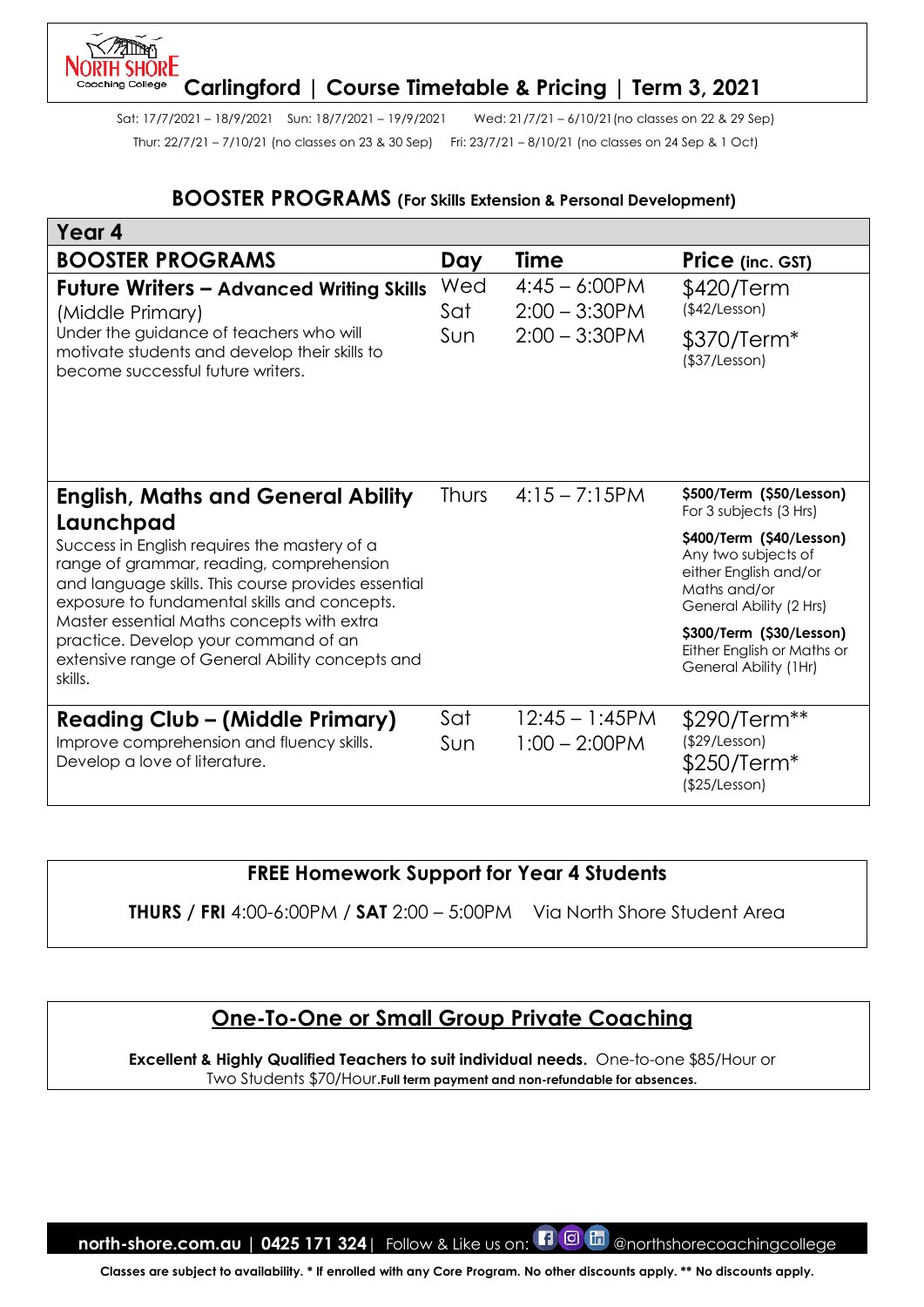#### **JORTH SHORE Carlingford | Course Timetable & Pricing | Term 3, 2021**

Sat: 17/7/2021 – 18/9/2021 Sun: 18/7/2021 – 19/9/2021 Wed: 21/7/21 – 6/10/21(no classes on 22 & 29 Sep) Thur: 22/7/21 – 7/10/21 (no classes on 23 & 30 Sep) Fri: 23/7/21 – 8/10/21 (no classes on 24 Sep & 1 Oct)

Coachina College

## **CORE PROGRAMS**

#### **(Headstart for Selective Schools, Scholarship Exams/ NAPLAN Tests & Competition Success)**

| Year 5                                                                                                                                      |                  |                                                          |                                   |
|---------------------------------------------------------------------------------------------------------------------------------------------|------------------|----------------------------------------------------------|-----------------------------------|
|                                                                                                                                             | Day              | <b>Time</b>                                              | <b>Price(inc. GST)</b>            |
| Year 5 Fastrain Extended Program<br>Writing Skills, Reading Skills, Mathematical<br>Reasoning Skills, and Thinking Skills (General Ability) | Thurs/Fri<br>Sat | $4:00 - 8:00$ PM<br>$9:00 - 1:00$ PM<br>$1:30 - 5:30$ PM | \$800/Term<br>(\$80/Lesson)       |
| Comprehension, Grammar, Vocabulary, Exam<br>Techniques & Lateral Thinking.                                                                  | Sun              | $9:00 - 1:00$ PM<br>$1:30 - 5:30$ PM                     |                                   |
| Writing Homework Tutorial<br>Optional Writing Support.                                                                                      | Sat              | $5:30 - 6:00$ PM                                         | \$40/Term                         |
|                                                                                                                                             | Sun              | $5:30 - 6:00$ PM                                         |                                   |
| Year 5 High Achiever Program<br>(Selection by Entrance Exam)                                                                                | Sat              | $9:00 - 1:00$ PM<br>$1:30 - 5:30$ PM                     | \$800/Term<br>$($ \$80/Lesson $)$ |
| Writing Skills, Reading Skills, Mathematical<br>Reasoning Skills, and Thinking Skills (General Ability)                                     | Sun              | $9:00 - 1:00$ PM                                         |                                   |
| Comprehension, Grammar, Vocabulary, Exam<br>Techniques & Lateral Thinking.                                                                  |                  |                                                          |                                   |

#### **BOOSTER PROGRAMS (For Skills Extension & Personal Development)**

| Year 5                                                                                                                                                                                                                                    |            |                                                                                |                                                 |
|-------------------------------------------------------------------------------------------------------------------------------------------------------------------------------------------------------------------------------------------|------------|--------------------------------------------------------------------------------|-------------------------------------------------|
| <b>BOOSTER PROGRAMS</b>                                                                                                                                                                                                                   | Day        | <b>Time</b>                                                                    | <b>Price</b> (inc. GST)                         |
| <b>Year 5 Exam Preparation Program</b>                                                                                                                                                                                                    |            | Wed $4:00 - 7:00$ PM                                                           | \$770/Term                                      |
| 2 full length test papers (either Mathematical<br>Reasoning Skills or Thinking Skills(GA) or (Reading<br>Skills or Writing Skills Test), followed by thorough<br>explanation of most difficult questions.<br>(Must bring your own device) | Sat<br>Sun | $9:30 - 12:30$ PM<br>$2:00 - 5:00$ PM<br>$9:30 - 12:30$ PM<br>$2:00 - 5:00$ PM | (\$77/Lesson)<br>$$670/Term*$<br>$($7/Lesson)*$ |

**north-shore.com.au | 0425 171 324**| Follow & Like us on: **[1 0 In** @northshorecoachingcollege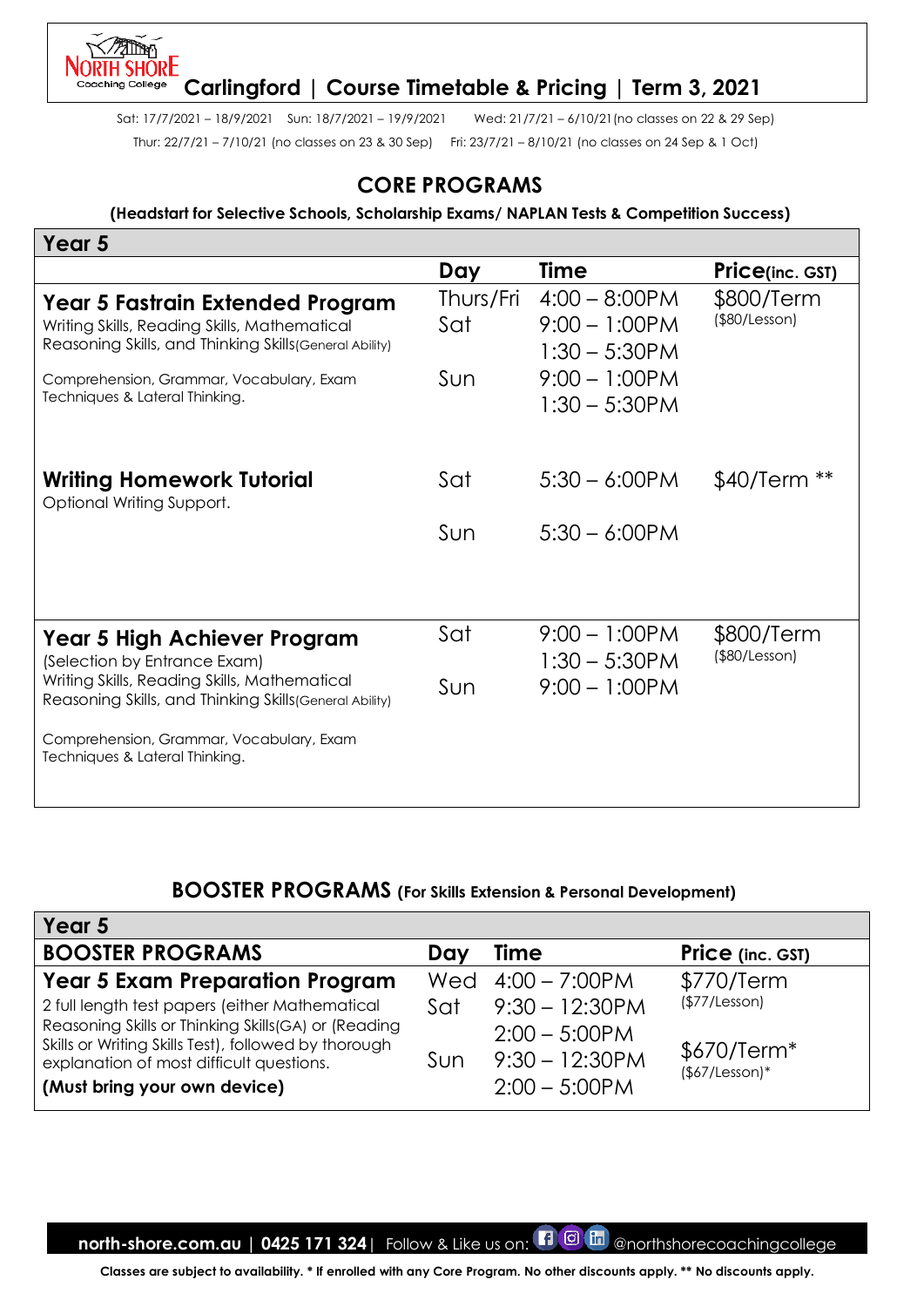#### **ORTH SHORE Carlingford | Course Timetable & Pricing | Term 3, 2021**

Sat: 17/7/2021 – 18/9/2021 Sun: 18/7/2021 – 19/9/2021 Wed: 21/7/21 – 6/10/21(no classes on 22 & 29 Sep) Thur: 22/7/21 – 7/10/21 (no classes on 23 & 30 Sep) Fri: 23/7/21 – 8/10/21 (no classes on 24 Sep & 1 Oct)

Coachina College

#### **BOOSTER PROGRAMS (For Skills Extension & Personal Development)**

| Year 5                                                                                                                                                                                                                                                     |                     |                                                          |                                                                                                                     |
|------------------------------------------------------------------------------------------------------------------------------------------------------------------------------------------------------------------------------------------------------------|---------------------|----------------------------------------------------------|---------------------------------------------------------------------------------------------------------------------|
| <b>BOOSTER PROGRAMS</b>                                                                                                                                                                                                                                    | Day                 | <b>Time</b>                                              | <b>Price(inc. GST)</b>                                                                                              |
| <b>Future Writers - Advanced Writing</b><br><b>Skills</b><br>(Senior Primary)<br>Under the guidance of teachers who will<br>motivate students and develop their skills to<br>become successful future writers.                                             | Wed<br>Sat<br>Sun   | $6:00 - 7:30$ PM<br>$3:30 - 5:00$ PM<br>$2:00 - 3:30$ PM | \$420/Term<br>(\$42/Lesson)<br>\$370/Term*<br>$($ \$37/Lesson $)$                                                   |
| <b>English, Maths and General Ability</b>                                                                                                                                                                                                                  | Thurs<br><b>Sun</b> | $4:15 - 7:15$ PM<br>$10:00 - 1:00$ PM                    | \$500/Term (\$50/Lesson)<br>For 3 subjects (3 Hrs)                                                                  |
| Launchpad<br>Success in English requires the mastery of a range<br>of grammar, reading, comprehension and<br>language skills. This course provides essential<br>exposure to fundamental skills and concepts.<br>Master essential Maths concepts with extra |                     |                                                          | \$400/Term (\$40/Lesson)<br>Any two subjects of<br>either English and/or<br>Maths and/or<br>General Ability (2 Hrs) |
| practice. Develop your command of an extensive<br>range of General Ability concepts and skills.                                                                                                                                                            |                     |                                                          | \$300/Term (\$30/Lesson)<br>Either English or Maths or<br>General Ability (1Hr)                                     |

## **FREE Homework Support for Year 5 Students**

**THURS / FRI** 4:00-6:00PM / **SAT** 2:00 – 5:00PM Via North Shore Student Area

# **One-To-One or Small Group Private Coaching**

**Excellent & Highly Qualified Teachers to suit individual needs.** One-to-one \$85/Hour or Two Students \$70/Hour.**Full term payment and non-refundable for absences.**

**north-shore.com.au | 0425 171 324** | Follow & Like us on: **[1 0 In** @northshorecoachingcollege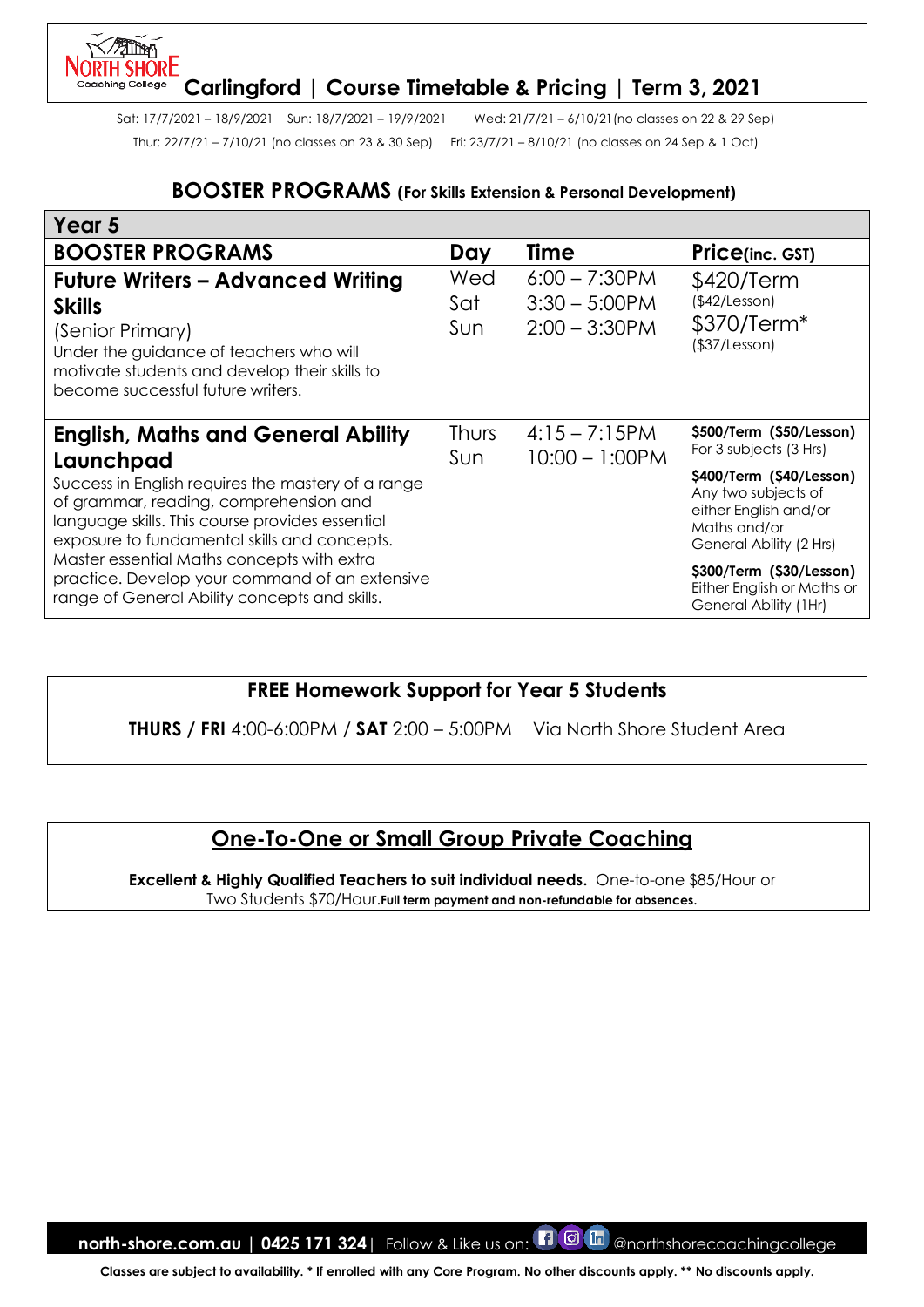# **Carlingford | Course Timetable & Pricing | Term 3, 2021**

Sat: 17/7/2021 – 18/9/2021 Sun: 18/7/2021 – 19/9/2021 Wed: 21/7/21 – 6/10/21(no classes on 22 & 29 Sep) Thur: 22/7/21 – 7/10/21 (no classes on 23 & 30 Sep) Fri: 23/7/21 – 8/10/21 (no classes on 24 Sep & 1 Oct)

#### **CORE PROGRAMS (Headstart for High School & Competition Success)**

| Year 6                                                                                                |           |                                       |                         |
|-------------------------------------------------------------------------------------------------------|-----------|---------------------------------------|-------------------------|
|                                                                                                       | Day       | <b>Time</b>                           | <b>Price</b> (inc. GST) |
| Year 6 Headstart High School                                                                          | Thurs/Fri | $4:00 - 7:30$ PM                      | \$760/Term              |
| Program                                                                                               | Sat       | $9:00 - 12:30PM$                      | (\$76/Lesson)           |
| (Writing Skills, English, Maths, Science)                                                             |           | $2:00 - 5:30$ PM                      |                         |
| Comprehension, Grammar, Vocabulary, Maths &<br>Lateral Thinking with stimulating Science experiments. | Sun       | $9:00 - 12:30$ PM<br>$2:00 - 5:30$ PM |                         |

## **BOOSTER PROGRAMS (For Skills Extension & Personal Development)**

| Year 6                                                                                                                                                                                                         |                   |                                                          |                                                                  |
|----------------------------------------------------------------------------------------------------------------------------------------------------------------------------------------------------------------|-------------------|----------------------------------------------------------|------------------------------------------------------------------|
| <b>BOOSTER PROGRAMS</b>                                                                                                                                                                                        | Day               | Time                                                     | Price (inc. GST)                                                 |
| <b>Future Writers - Advanced Writing</b><br><b>Skills</b><br>(Senior Primary)<br>Under the guidance of teachers who will motivate<br>students and develop their skills to become<br>successful future writers. | Wed<br>Sat<br>Sun | $6:00 - 7:30$ PM<br>$3:30 - 5:00$ PM<br>$2:00 - 3:30$ PM | \$420/Term<br>(\$42/Lesson)<br>\$370/Term*<br>(\$37/Lesson)      |
| <b>English and Maths Launchpad</b><br>Success in English requires the mastery of a range of<br>grammar, reading, comprehension                                                                                 | <b>Thurs</b>      | $4:15 - 6:15$ PM                                         | \$400/Term<br>(S40/Lesson)<br>For 2 subjects (2 Hrs)             |
| and language skills. This course provides essential<br>exposure to fundamental skills and concept. Master<br>essential Maths concepts with extra practice.                                                     |                   |                                                          | \$300/Term<br>(\$30/Lesson)<br>Either English or Maths<br>(1 Hr) |
| <b>Future Mathematicians</b>                                                                                                                                                                                   | Sat               | $2:00 - 3:00$ PM                                         | \$380/Term**                                                     |
| Students are taught special techniques in                                                                                                                                                                      | Sun               | $1:30 - 2:30$ PM                                         | $($ \$38/Lesson $)$                                              |
| solving complex Maths problems.                                                                                                                                                                                |                   |                                                          | \$330/Term <sup>*</sup><br>(\$33/Lesson)                         |

## **FREE Homework Support for Year 6 Students**

**THURS / FRI** 4:00-6:00PM / **SAT** 2:00 – 5:00PM Via North Shore Student Area

## **One-To-One or Small Group Private Coaching**

**Excellent & Highly Qualified Teachers to suit individual needs.** One-to-one \$85/Hour or Two Students \$70/Hour.**Full term payment and non-refundable for absences.**

**north-shore.com.au | 0425 171 324** | Follow & Like us on: **[1 0 In** @northshorecoachingcollege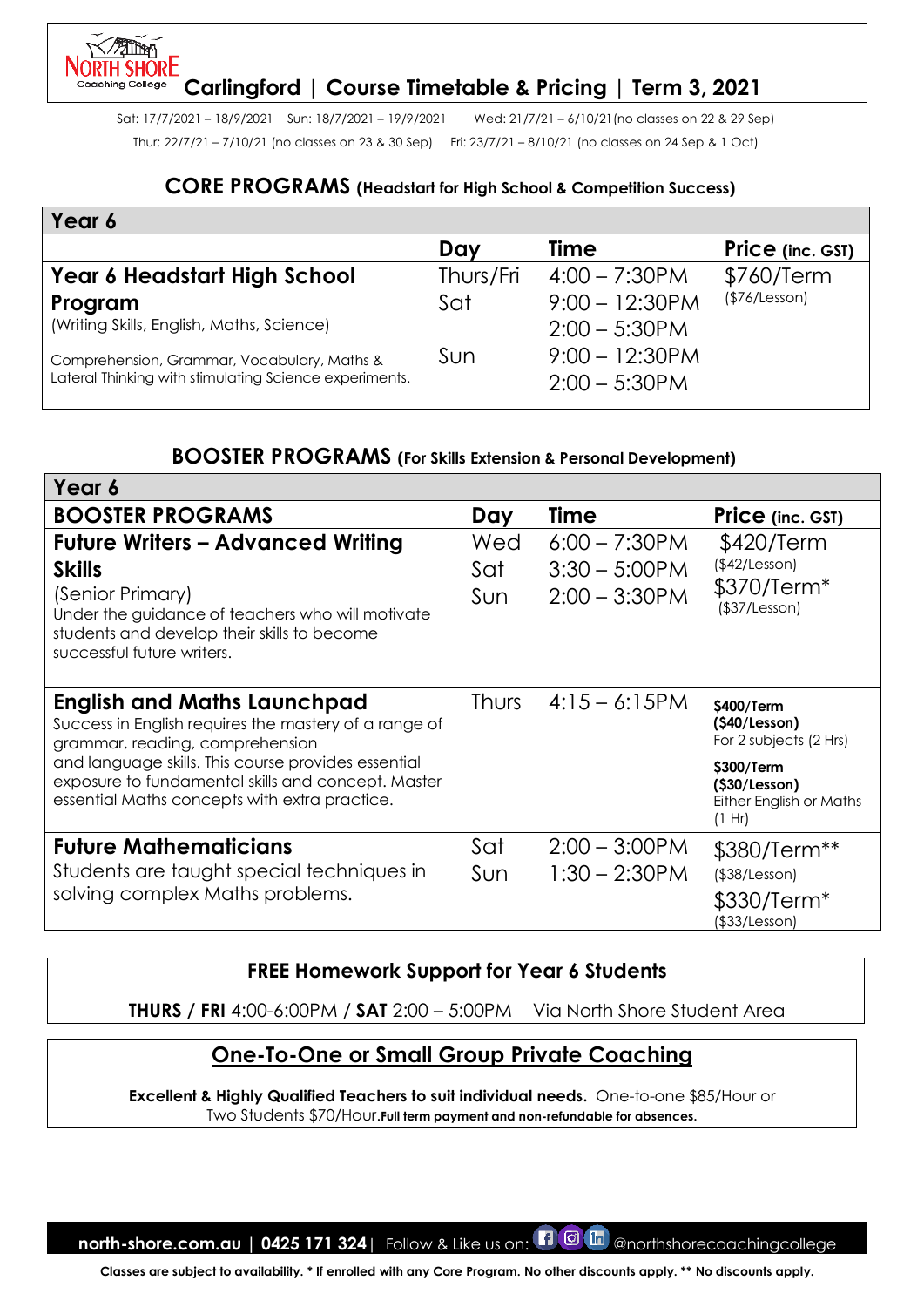## **JORTH SHORE Carlingford | Course Timetable & Pricing | Term 3, 2021**

Sat: 17/7/2021 – 18/9/2021 Sun: 18/7/2021 – 19/9/2021 Wed: 21/7/21 – 6/10/21(no classes on 22 & 29 Sep) Thur: 22/7/21 – 7/10/21 (no classes on 23 & 30 Sep) Fri: 23/7/21 – 8/10/21 (no classes on 24 Sep & 1 Oct)

## **CORE PROGRAMS (For High School Success)**

| Year <sub>7</sub>                                               |              |                                     |                 |
|-----------------------------------------------------------------|--------------|-------------------------------------|-----------------|
|                                                                 | Day          | Time                                | Price(inc. GST) |
| <b>Year 7 Fastcoach</b>                                         | Thurs/Fri    | 4:00-7:30PM                         | \$760/Term      |
| Program                                                         | Sat          | $9:00 - 12:30PM / 2:00 - 5:30PM$    | (\$76/Lesson)   |
| (English, Maths, Science)<br>Including Essay and Genre Writing. | Sun.         | $9:00 - 12:30PM / 2:00 - 5:30PM$    |                 |
| <b>Year 7 English &amp; Maths</b>                               | Thurs/Fri    | $4:00 - 7:00$ PM                    | \$700/Term      |
| Including Essay and Genre Writing.                              | Sat          | $9:30 - 12:30PM / 2:00 - 5:00PM$    | (\$70/Lesson)   |
|                                                                 | Sun          | $9:30 - 12:30PM / 2:00 - 5:00PM$    |                 |
| <b>Year 7 Maths &amp; Science</b>                               | <b>Thurs</b> | $5:30 - 7:30$ PM                    | \$530/Term      |
|                                                                 | Fri          | $4:00 - 5:30PM$ (Maths)             | (\$53/Lesson)   |
|                                                                 |              | $7:00 - 7:30PM$ (Science)           |                 |
|                                                                 | Sat          | $9:00 - 11:00AM / 3:30 - 5:30PM$    |                 |
|                                                                 | Sun          | $9:00 - 11:00AM / 3:30 - 5:30PM$    |                 |
| <b>Year 7 English</b>                                           | Thurs/Fri    | 4:00-5:30PM / 5:30 - 7:00PM         | \$420/Term      |
| Including Essay and Genre Writing.                              | Sat          | 11:00 - 12:30PM / 2:00-3:30PM       | (\$42/Lesson)   |
|                                                                 | Sun          | 11:00 - 12:30PM / 2:00-3:30PM       |                 |
| <b>Year 7 Maths</b>                                             | Thurs/Fri    | $5:30 - 7:00$ PM / $4:00 - 5:30$ PM | \$420/Term      |
|                                                                 | Sat          | $9:30 - 11:00AM / 3:30 - 5:00PM$    | (\$42/Lesson)   |
|                                                                 | Sun          | $9:30 - 11:00AM$ / $3:30 - 5:00PM$  |                 |

## **BOOSTER PROGRAMS (For Skills Extension & Personal Development)**

| <b>Booster Programs</b>                                                                                                                                                                               | Day          | <b>Time</b>                          | <b>Price</b> (inc. GST)                                       |
|-------------------------------------------------------------------------------------------------------------------------------------------------------------------------------------------------------|--------------|--------------------------------------|---------------------------------------------------------------|
| <b>Future Writers - Advanced Writing</b><br><b>Skills</b> (Junior High)<br>Under the guidance of teachers who will motivate students and<br>develop their skills to become successful future writers. | Thurs<br>Sun | $4:00 - 5:30$ PM<br>$2:00 - 3:30$ PM | \$440/Term<br>(\$44/Lesson)<br>\$390/Term*<br>(\$39/Lesson)   |
| <b>Future Mathematicians</b><br>Students are taught special techniques in<br>solving complex Maths problems.                                                                                          | Sat<br>Sun   | $2:00 - 3:00$ PM<br>$1:30 - 2:30$ PM | \$380/Term**<br>(\$38/Lesson)<br>\$330/Term*<br>(\$33/Lesson) |

#### **FREE Homework Support for Year 7 Students (English/Maths/Science) THURS / FRI** 4:00-6:00PM / **SAT** 2:00 – 5:00PM Via North Shore Student Area

# **One-To-One or Small Group Private Coaching**

**Excellent & Highly Qualified Teachers to suit individual needs.** One-to-one \$90/Hour or Two Students \$75/Hour.**Full term payment and non-refundable for absences.**

**north-shore.com.au | 0425 171 324**| Follow & Like us on:  $\Box$  @ In @northshorecoachingcollege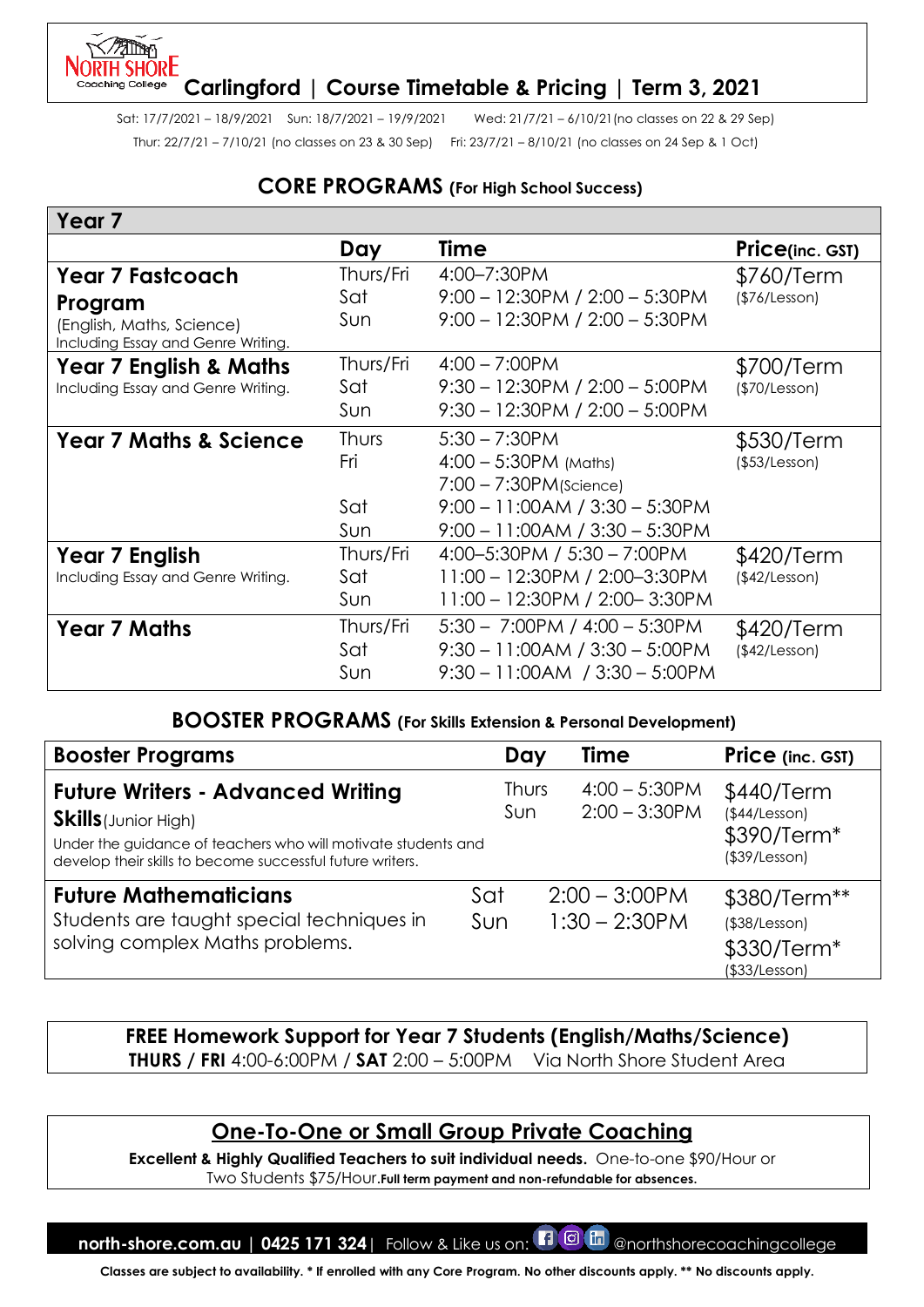#### NORTH SHŌRE **Carlingford | Course Timetable & Pricing | Term 3, 2021** Coachina College

Sat: 17/7/2021 – 18/9/2021 Sun: 18/7/2021 – 19/9/2021 Wed: 21/7/21 – 6/10/21(no classes on 22 & 29 Sep) Thur: 22/7/21 – 7/10/21 (no classes on 23 & 30 Sep) Fri: 23/7/21 – 8/10/21 (no classes on 24 Sep & 1 Oct)

## **CORE PROGRAMS (For High School Success)**

## **Year 8**

יאחור

|                                                                                                       | Day                               | Time                                                                                                                      | <b>Price</b> (inc. GST)     |
|-------------------------------------------------------------------------------------------------------|-----------------------------------|---------------------------------------------------------------------------------------------------------------------------|-----------------------------|
| <b>Year 8 Fastcoach</b><br>Program<br>(English, Maths, Science)<br>Including Essay and Genre Writing. | Thurs / Fri<br>Sat<br>Sun         | $4:00 - 7:30$ PM<br>$9:00 - 12:30PM / 2:00 - 5:30PM$<br>$9:00 - 12:30PM / 2:00 - 5:30PM$                                  | \$760/Term<br>(\$76/Lesson) |
| <b>Year 8 English &amp; Maths</b><br>Including Essay and Genre Writing.                               | Thurs / Fri<br>Sat<br>Sun         | $4:00 - 7:00$ PM<br>$9:30 - 12:30PM / 2:00 - 5:00PM$<br>$9:30 - 12:30PM / 2:00 - 5:00PM$                                  | \$700/Term<br>(\$70/Lesson) |
| <b>Year 8 Maths &amp; Science</b>                                                                     | <b>Thurs</b><br>Fri<br>Sat<br>Sun | $5:30 - 7:30$ PM<br>4:00 - 5:30PM (M) 7:00-7:30 (S)<br>$9:00 - 11:00AM / 3:30 - 5:30PM$<br>9:00 - 11:00AM / 3:30 - 5:30PM | \$530/Term<br>(\$53/Lesson) |
| Year 8 English<br>Including Essay and Genre Writing.                                                  | <b>Thurs</b><br>Fri<br>Sat<br>Sun | $4:00 - 5:30$ PM<br>$5:30 - 7:00$ PM<br>$11:00 - 12:30$ PM / $2:00 - 3:30$ PM<br>$11:00 - 12:30$ PM / $2:00 - 3:30$ PM    | \$420/Term<br>(\$42/Lesson) |
| <b>Year 8 Maths</b>                                                                                   | <b>Thurs</b><br>Fri<br>Sat<br>Sun | $5:30 - 7:00$ PM<br>4:00 - 5:30PM<br>$9:30 - 11:00AM / 3:30 - 5:00PM$<br>$9:30 - 11:00AM / 3:30 - 5:00PM$                 | \$420/Term<br>(\$42/Lesson) |

#### **BOOSTER PROGRAMS (For Skills Extension & Personal Development)**

| <b>Booster Programs</b>                                                                                                                                                                           | Day                 | <b>Time</b>                          | Price (inc. GST)                                              |
|---------------------------------------------------------------------------------------------------------------------------------------------------------------------------------------------------|---------------------|--------------------------------------|---------------------------------------------------------------|
| <b>Future Writers - Advanced Writing Skills</b><br>(Junior High)<br>Under the guidance of teachers who will motivate<br>students and develop their skills to become successful<br>future writers. | <b>Thurs</b><br>Sun | $4:00 - 5:30$ PM<br>$2:00 - 3:30$ PM | \$440/Term<br>(\$44/Lesson)<br>\$390/Term*<br>(\$39/Lesson)   |
| <b>Future Mathematicians</b><br>Students are taught special techniques in<br>solving complex Maths problems.                                                                                      | Sat<br>Sun          | $2:00 - 3:00$ PM<br>$1:30 - 2:30$ PM | \$380/Term**<br>(\$38/Lesson)<br>\$330/Term*<br>(\$33/Lesson) |

**FREE Homework Support for Year 8 Students (English/Maths/Science)** 

**THURS / FRI** 4:00-6:00PM / **SAT** 2:00 – 5:00PM Via North Shore Student Area

# **One-To-One or Small Group Private Coaching**

**Excellent & Highly Qualified Teachers to suit individual needs.** One-to-one \$90/Hour or Two Students \$75/Hour.**Full term payment and non-refundable for absences.**

**north-shore.com.au | 0425 171 324**| Follow & Like us on:  $\Box$  @ In @northshorecoachingcollege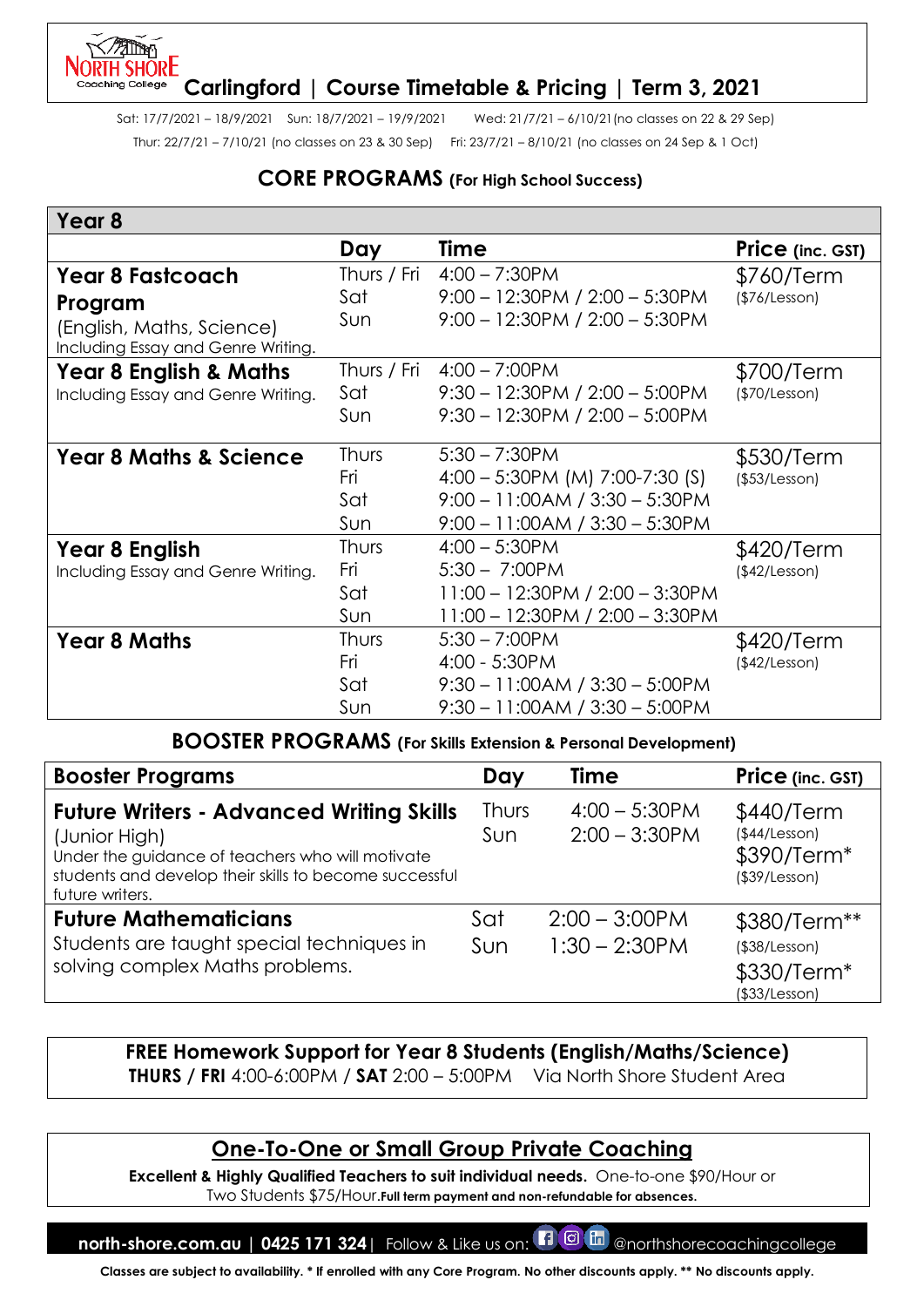#### **NORTH SHORE Carlingford | Course Timetable & Pricing | Term 3, 2021**

Sat: 17/7/2021 – 18/9/2021 Sun: 18/7/2021 – 19/9/2021 Wed: 21/7/21 – 6/10/21(no classes on 22 & 29 Sep) Thur: 22/7/21 – 7/10/21 (no classes on 23 & 30 Sep) Fri: 23/7/21 – 8/10/21 (no classes on 24 Sep & 1 Oct)

## **CORE PROGRAMS (For High School Success)**

## **Year 9**

|                                   | Day          | <b>Time</b>                                | Price (inc.GST) |
|-----------------------------------|--------------|--------------------------------------------|-----------------|
| <b>Year 9 Fastcoach</b>           | Thurs/Fri    | $4:00 - 8:00$ PM                           | \$800/Term      |
| Program                           | Sat          | 9:30 - 12:30PM (English & Maths)           | (\$80/Lesson)   |
| (English, Maths, Science)         |              | 12:30 - 1:30PM (Science)                   |                 |
| Including Essay and Genre         |              | 2:00 - 5:00PM (English & Maths)            |                 |
| Writing.                          | Sun          | 9:30 - 1:30PM /12:30-5:00PM                |                 |
| <b>Year 9 English &amp; Maths</b> | Thurs/Fri    | $4:00 - 7:00$ PM                           | \$730/Term      |
| Including Essay and Genre         | Sat          | $9:30 - 12:30PM / 2:00 - 5:00PM$           | (\$73/Lesson)   |
| Writing.                          | Sun          | $9:30 - 12:30PM / 2:00 - 5:00PM$           |                 |
| <b>Year 9 Maths &amp; Science</b> | Thurs        | $4:00 - 5:30PM$ (Maths)                    | \$630/Term      |
|                                   |              | $7:00 - 8:00$ PM (Science)                 | (\$3/Lesson)    |
|                                   | Fri          | $5:30 - 8:00$ PM                           |                 |
|                                   | Sat          | $11:00 - 1:30$ PM                          |                 |
|                                   |              | 12:30 – 1:30 PM (S) 2:00 – 3:30 PM (M)     |                 |
|                                   | Sun          | $11:00 - 1:30PM$                           |                 |
|                                   |              | $12:30 - 1:30$ PM (S) $3:30 - 5:00$ PM (M) |                 |
| Year 9 English                    | <b>Thurs</b> | $5:30 - 7:00$ PM                           | \$430/Term      |
| Including Essay and Genre         | Fri          | $4:00 - 5:30$ PM                           | (\$43/Lesson)   |
| Writing.                          | Sat          | $9:30 - 11:00AM/3:30 - 5:00PM$             |                 |
|                                   | Sun          | 9:30 - 11:00 AM / 2:00-3:30 PM             |                 |
| <b>Year 9 Maths</b>               | <b>Thurs</b> | $4:00 - 5:30$ PM                           | \$430/Term      |
|                                   | Fri          | $5:30 - 7:00$ PM                           | (\$43/Lesson)   |
|                                   | Sat          | $11:00 - 12:30$ PM $/2:00 - 3:30$ PM       |                 |
|                                   | Sun          | $11:00 - 12:30PM / 3:30 - 5:00PM$          |                 |
| <b>Year 9 Science</b>             | Thurs/Fri    | $7:00 - 8:00$ PM                           | \$310/Term      |
|                                   | Sat          | $12:30 - 1:30$ PM                          | (\$31/Lesson)   |
|                                   | Sun          | $12:30 - 1:30$ PM                          |                 |

## **BOOSTER PROGRAMS (For Skills Extension & Personal Development)**

| <b>Booster Programs</b>                                                                                                                                                                          | Day                 | Time                                | Price (inc. GST)                  |
|--------------------------------------------------------------------------------------------------------------------------------------------------------------------------------------------------|---------------------|-------------------------------------|-----------------------------------|
| <b>Future Writers - Advanced Writing Skills</b><br>(Senior High)<br>Under the guidance of teachers who will motivate students<br>and develop their skills to become successful future writers.   | <b>Thurs</b><br>Sun | $5:15 - 6:45PM$<br>$3:30 - 5:00$ PM | \$490/Term<br>$($ \$49/Lesson $)$ |
| <b>The Academy Extension Reading Group</b><br>Intellectually Absorbing Text to develop essential thinking,<br>reading & writing skills.<br>Suitable for students aiming for HSC English Success. | Sun                 | $8:30 - 9:30$ AM                    | \$460/Term<br>(\$46/Lesson)       |

# **FREE Homework Support for Year 9 Students (English/Maths/Science)**

**THURS / FRI** 4:00-6:00PM / **SAT** 2:00 – 5:00PM Via North Shore Student Area

**north-shore.com.au | 0425 171 324**| Follow & Like us on: **[1 0 In** @northshorecoachingcollege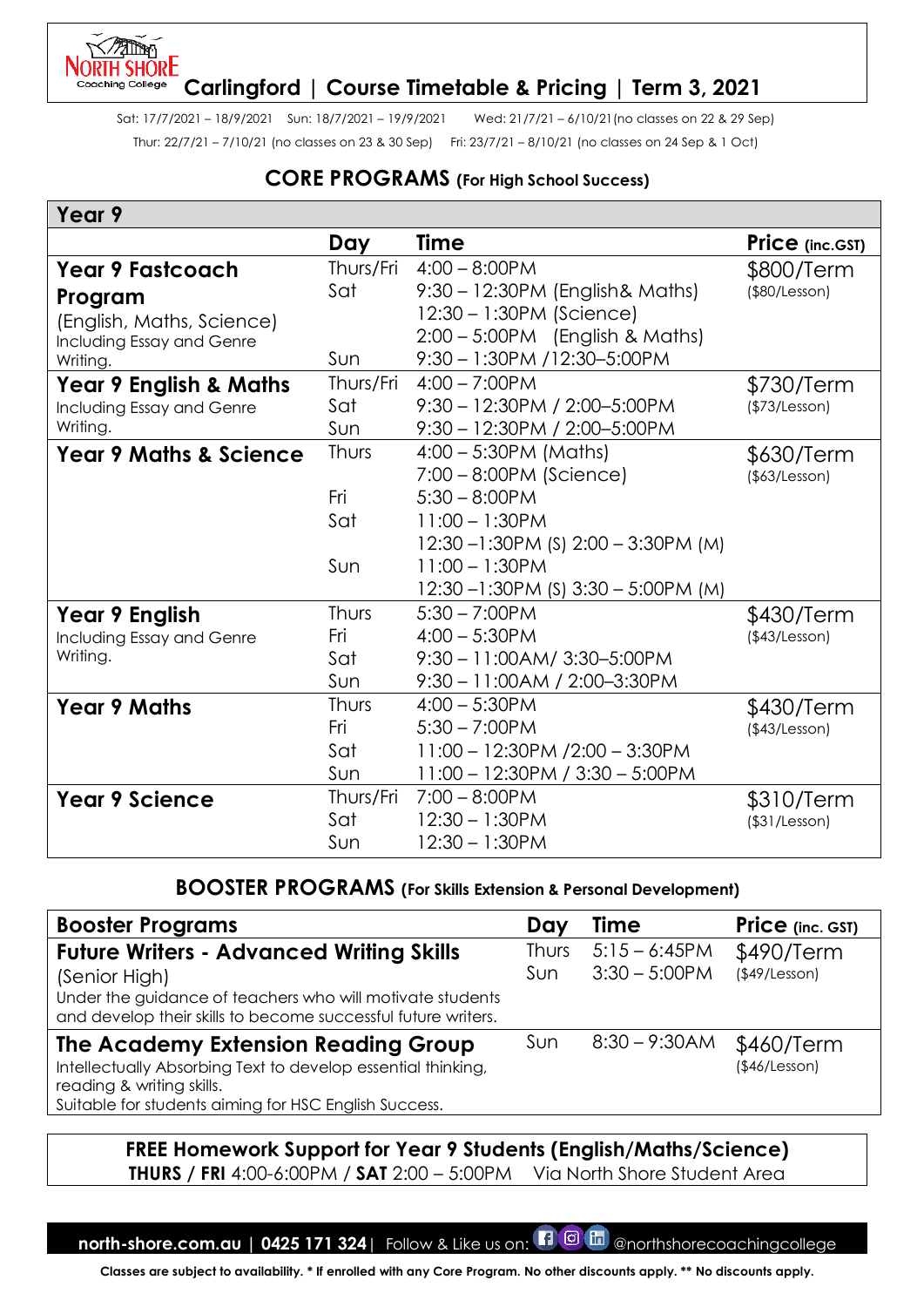## **ORTH SHORE Carlingford | Course Timetable & Pricing | Term 3, 2021**

Sat: 17/7/2021 – 18/9/2021 Sun: 18/7/2021 – 19/9/2021 Wed: 21/7/21 – 6/10/21(no classes on 22 & 29 Sep) Thur: 22/7/21 – 7/10/21 (no classes on 23 & 30 Sep) Fri: 23/7/21 – 8/10/21 (no classes on 24 Sep & 1 Oct)

## **CORE PROGRAMS (For High School Success)**

| Year 10                                                                                                |                         |                                                                                                                                                                          |                                   |
|--------------------------------------------------------------------------------------------------------|-------------------------|--------------------------------------------------------------------------------------------------------------------------------------------------------------------------|-----------------------------------|
|                                                                                                        | Day                     | <b>Time</b>                                                                                                                                                              | $Price_{(inc. GST)}$              |
| <b>Year 10 Fastcoach</b><br>Program<br>(English, Maths, Science)<br>Including Essay and Genre Writing. | Thurs/Fri<br>Sat<br>Sun | $4:00 - 8:00$ PM<br>$9:30 - 1:30$ PM / 12:30 - 5:00PM<br>$9:30 - 1:30$ PM / $12:30 - 5:00$ PM                                                                            | \$800/Term<br>(\$80/Lesson)       |
| <b>Year 10 English &amp; Maths</b><br>Including Essay and Genre Writing.                               | Thurs/Fri<br>Sat<br>Sun | $4:00 - 7:00$ PM<br>$9:30 - 12:30PM / 2:00 - 5:00PM$<br>$9:30 - 12:30PM / 2:00 - 5:00PM$                                                                                 | \$730/Term<br>(\$73/Lesson)       |
| <b>Year 10 Maths&amp; Science</b>                                                                      | Thurs/Fri<br>Sat<br>Sun | 4:00 - 5:30PM (M) 7:00 - 8:00PM (S)<br>$9:30 - 11:00AM(M)$<br>$12:30 - 1:30$ PM (S) $3:30 - 5:00$ PM (M)<br>$11:00 - 1:30$ PM<br>$12:30 - 1:30$ (S) $2:00 - 3:30$ PM (M) | \$630/Term<br>(\$63/Lesson)       |
| Year 10 English<br>Including Essay and Genre Writing.                                                  | Thurs/Fri<br>Sat<br>Sun | $5:30 - 7:00$ PM<br>$11:00 - 12:30PM / 2:00 - 3:30PM$<br>$9:30 - 11:00AM / 3:30 - 5:00PM$                                                                                | \$430/Term<br>(\$43/Lesson)       |
| <b>Year 10 Maths</b>                                                                                   | Thurs/Fri<br>Sat<br>Sun | $4:00 - 5:30$ PM<br>$9:30 - 11:00AM / 3:30 - 5:00PM$<br>$11:00 - 12:30PM / 2:00 - 3:30PM$                                                                                | \$430/Term<br>(\$43/Lesson)       |
| <b>Year 10 Science</b>                                                                                 | Thurs/Fri<br>Sat<br>Sun | $7:00 - 8:00$ PM<br>$12:30 - 1:30$ PM<br>$12:30 - 1:30$ PM                                                                                                               | \$310/Term<br>$($ \$31/Lesson $)$ |

#### **BOOSTER PROGRAMS (For Skills Extension & Personal Development)**

| <b>Booster Programs</b>                                                                                                                                                                        | Day                 | <b>Time</b>                         | Price (inc. GST)                  |
|------------------------------------------------------------------------------------------------------------------------------------------------------------------------------------------------|---------------------|-------------------------------------|-----------------------------------|
| <b>Future Writers - Advanced Writing Skills</b><br>(Senior High)<br>Under the guidance of teachers who will motivate students<br>and develop their skills to become successful future writers. | <b>Thurs</b><br>Sun | $5:15 - 6:45PM$<br>$3:30 - 5:00$ PM | \$490/Term<br>$($ \$49/Lesson $)$ |
| The Academy Extension Reading Group<br>Intellectually Absorbing Text to develop essential thinking,<br>reading & writing skills.<br>Suitable for students aiming for HSC English Success.      | Sun                 | $8:30 - 9:30AM$                     | \$460/Term<br>(\$46/Lesson)       |

## **FREE Homework Support for Year 10 Students (English/Maths/Science) THURS / FRI** 4:00-6:00PM / **SAT** 2:00 – 5:00PM Via North Shore Student Area

# **One-To-One or Small Group Private Coaching**

**Excellent & Highly Qualified Teachers to suit individual needs.** One-to-one \$90/Hour or Two Students \$75/Hour.**Full term payment and non-refundable for absences.**

**north-shore.com.au | 0425 171 324**| Follow & Like us on:  $\Box$  @ In @northshorecoachingcollege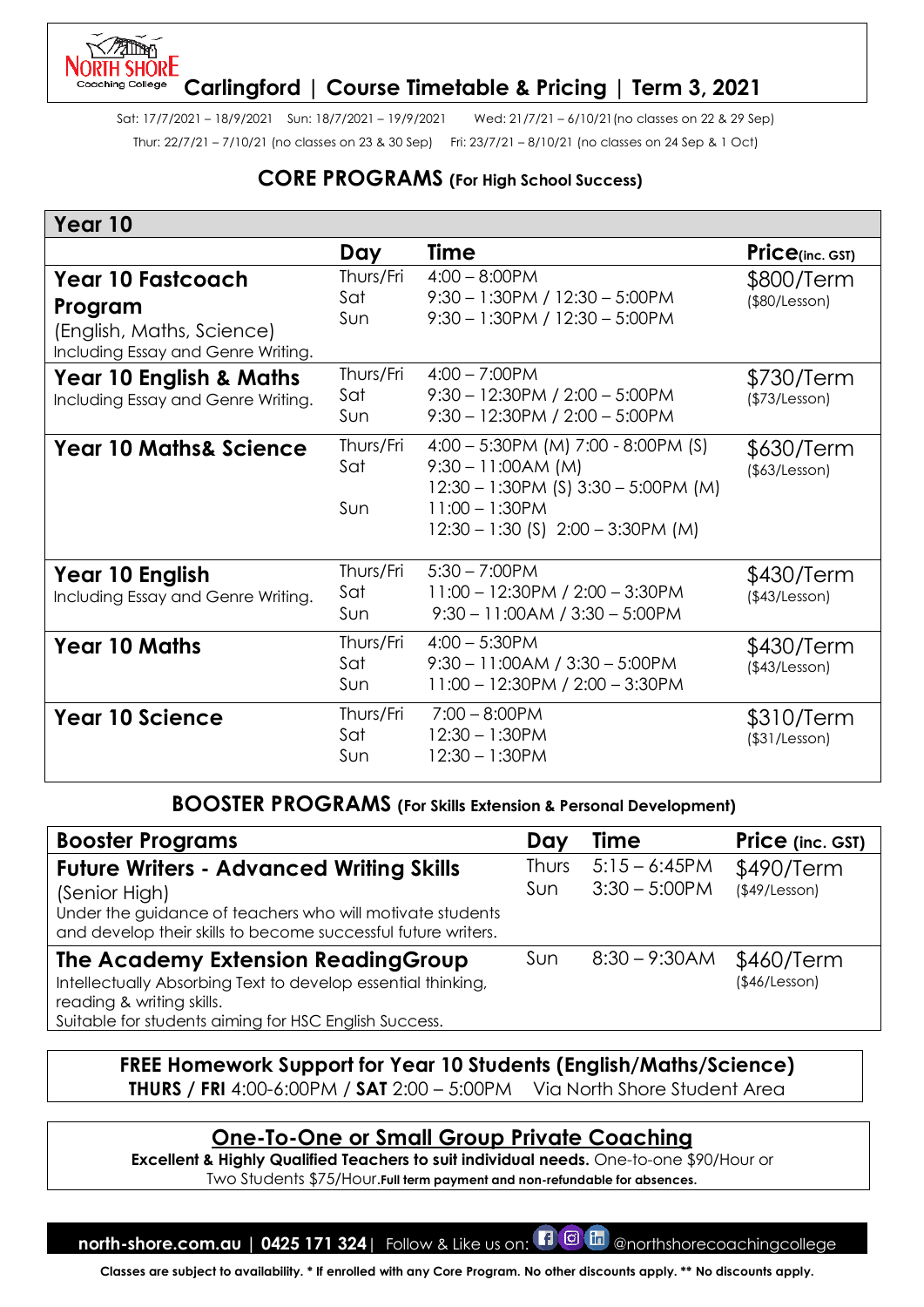#### **LING** NORTH SHŌRE **Carlingford | Course Timetable & Pricing | Term 3, 2021** Coaching College

Sat: 17/7/2021 – 18/9/2021 Sun: 18/7/2021 – 19/9/2021 Wed: 21/7/21 – 6/10/21(no classes on 22 & 29 Sep) Thur: 22/7/21 – 7/10/21 (no classes on 23 & 30 Sep) Fri: 23/7/21 – 8/10/21 (no classes on 24 Sep & 1 Oct)

#### **SUBJECTS (For Year 11 HSC Success – Preparation for HSC Success)**

| Year 11                                        |     |                                      |                                   |
|------------------------------------------------|-----|--------------------------------------|-----------------------------------|
|                                                | Day | <b>Time</b>                          | Price (inc. GST)                  |
| <b>MATHS</b>                                   |     |                                      |                                   |
| <b>Year 11 Maths</b>                           | Sat | $11:00 - 1:00$ PM                    | \$580/Term                        |
| (Standard - 2U)                                | Sun | $11:00 - 1:00$ PM                    | $($ \$58/Lesson $)$               |
| <b>Year 11 Maths</b>                           | Sat | $11:00 - 1:00$ PM / $1:30 - 3:30$ PM | \$580/Term                        |
| (Advanced - 2U)                                | Sun | $11:00 - 1:00$ PM                    | $($ \$58/Lesson $)$               |
| Year 11 Maths                                  |     | Thurs/Fri 4:00 - 6:00PM              | \$580/Term                        |
| $(Ext 1 - 3U)$                                 | Sat | $9:00 - 11:00AM$                     | (\$58/Lesson)                     |
|                                                | Sun | 10:30-12:30PM                        |                                   |
|                                                |     |                                      |                                   |
| <b>ENGLISH - Includes Essay Writing Skills</b> |     |                                      |                                   |
| Year 11 English<br>(EAL/D)                     | Sat | $11:00 - 12:30PM / 3:30 - 5:00PM$    | \$490/Term<br>$($ \$49/Lesson $)$ |
| Year 11 English                                | Fri | 4:00 - 5:30PM                        | \$490/Term                        |
| (Standard)                                     | Sat | $9:30 - 11:00AM$                     | (\$49/Lesson)                     |
|                                                | Sun | $9:30 - 11:00AM$                     |                                   |
| Year 11 English                                | Fri | $5:30 - 7:00$ PM                     | \$490/Term                        |
| (Advanced)                                     | Sat | 11:00 - 12:30PM / 3:30 - 5:00PM      | (\$49/Lesson)                     |
|                                                | Sun | $11:00 - 12:30$ PM                   |                                   |
| Year 11 English                                | Sat | $12:30 - 2:00$ PM                    | \$490/Term                        |
| (Extension)                                    | Sun | $12:30 - 2:00$ PM                    | (\$49/Lesson)                     |
|                                                |     |                                      |                                   |
| <b>OTHER SUBJECTS</b>                          |     |                                      |                                   |
| <b>Year 11 Physics</b>                         | Sat | $9:30 - 11:00AM$                     | \$490/Term                        |
|                                                | Sun | $1:00 - 2:30$ PM                     | $($ \$49/Lesson $)$               |
| Year 11 Chemistry                              | Sat | $11:00 - 12:30PM$                    | \$490/Term                        |
|                                                | Sun | $11:00 - 12:30$ PM                   | $($ \$49/Lesson $)$               |
|                                                |     |                                      |                                   |

## **One-To-One or Small Group Private Coaching**

**Excellent & Highly Qualified Teachers to suit individual needs.** One-to-one \$110/Hour or Two Students \$95/Hour.**Full term payment and non-refundable for absences.**

**north-shore.com.au | 0425 171 324** | Follow & Like us on: **[1 0 In** @northshorecoachingcollege